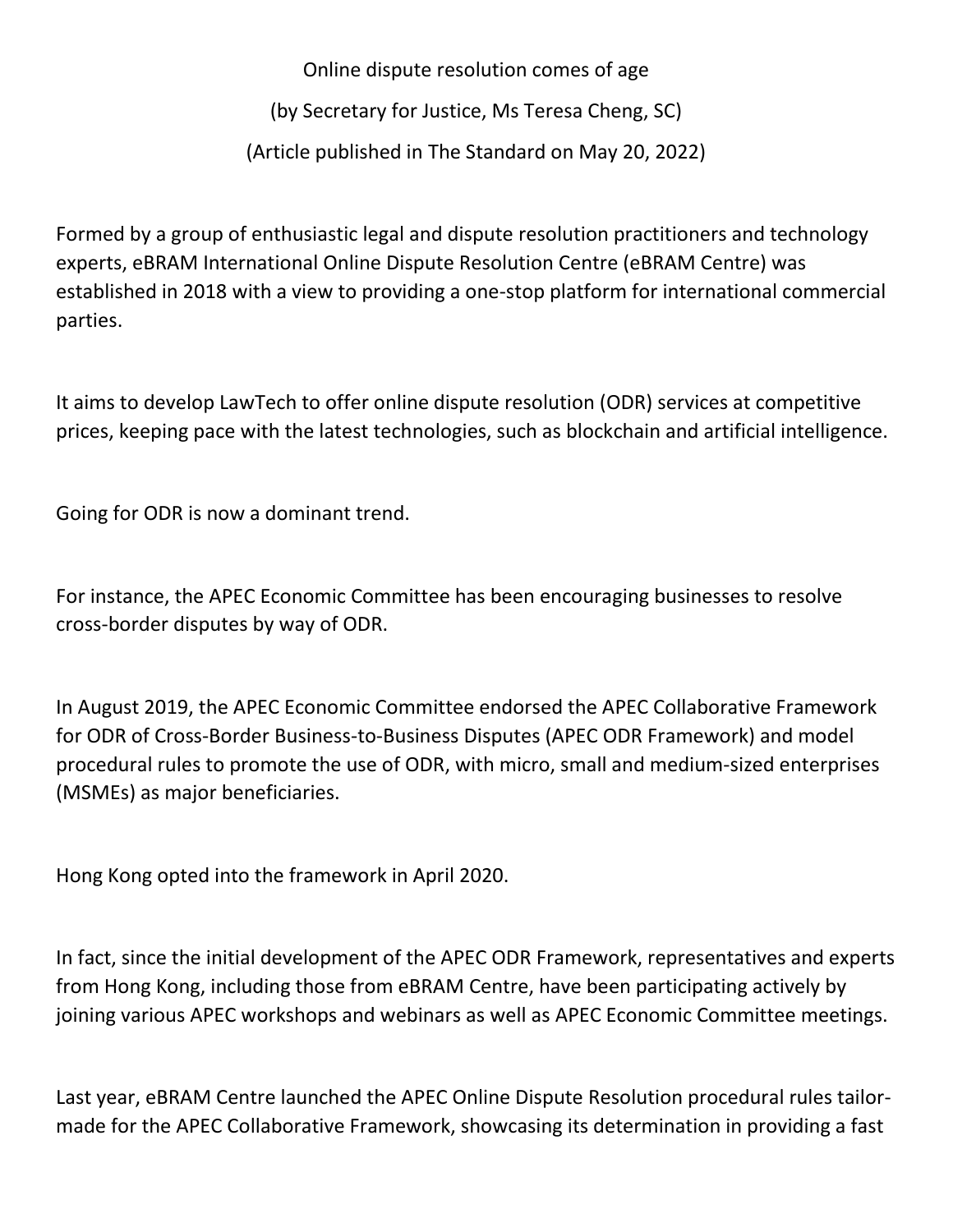and affordable resort to resolving commercial disputes among the APEC economies, in particular for the MSMEs.

This year, eBRAM Centre indicated to APEC its commitment to become an ODR service provider for APEC economies and has been successfully listed since this month as the first and only ODR provider from Hong Kong under the APEC ODR Framework.

The ODR platform provided by eBRAM is equipped with advanced technologies, ranging from a highly secured video conferencing system, e-Signature service, blockchain, to multifactor identity authentication as well as an AI machine Translation so as to offer an online threestage ODR procedure (e-negotiation, e-mediation and e-arbitration) in a secure and userfriendly environment economically and efficiently.

eBRAM's ODR platform has excelled in this year's International Exhibition of Inventions of Geneva by winning a Bronze Medal at the "Special Edition 2022: Invention Geneva Evaluation Days".

The exhibition, bringing together over 1,000 new products and joined by more than 700 exhibitors from 45 countries, is supported by the World Intellectual Property Organization and International Federation of Inventors Associations.

It is recognised as one of the most significant annual events in the world devoted exclusively to inventions.

In addition to extending my congratulations to eBRAM Centre, I also echo the remarks made by its Chairman, Dr Thomas So, that eBRAM is always devoted to LawTech development for the betterment of the legal community in Hong Kong and society as a whole.

Businesses are encouraged to adopt eBRAM's model clauses in their contracts so that they can use the award-winning ODR platform to settle disputes.